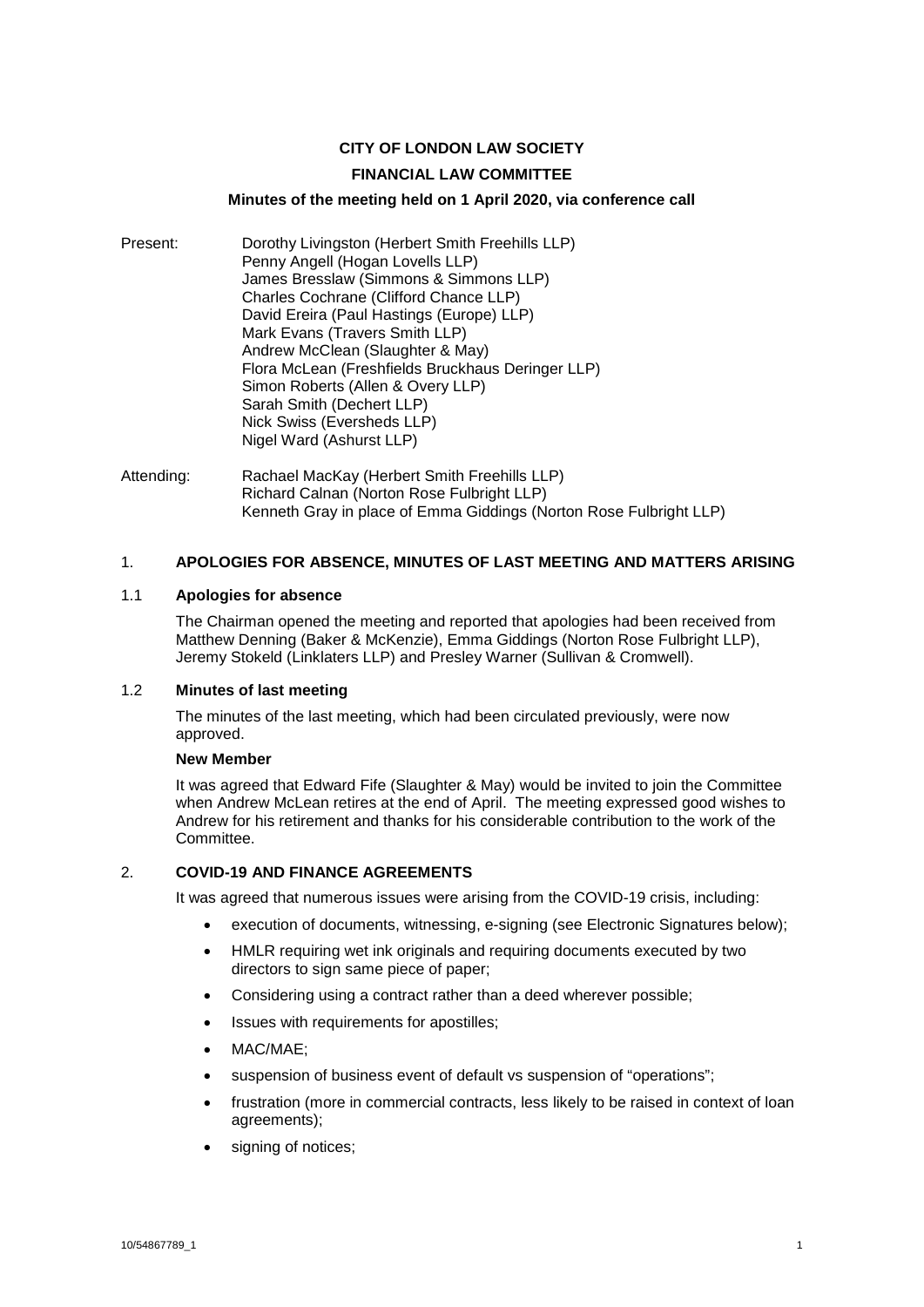- Bank's internal policies as regards signing arrangements and differences of approach among syndicates;
- differences in execution requirements between jurisdictions in cross-border deals;
- customs vs legal requirements.

# 3. **SECURED TRANSACTION REFORM**

### 3.1 **CLLS Secured Transactions Law Reform/Code**

A revised draft of Code and Commentary was circulated by R Calnan and would be placed on the CLLS Website for comments (March 2020). Further work is being organised.

There are a few matters which still need to be discussed and an approach decided upon, namely:

- financial collateral: a working party meeting to discuss this is scheduled for 2 April;
- cross-border issues: a working party meeting to discuss this is scheduled for later in April.

## 3.2 **European Commission (EC): Proposed Regulation on effects of assignment of claims on third parties**

There was nothing new to report on this. It looks unlikely to come into force before the UK leaves the EU.

## 4. **LIBOR – PLANNED END AT END OF 2021**

It was noted that various consultations were ongoing. Compounding is an ongoing issue.

It was also noted that the Bank of England had recently announced that it will publish a SONIA Index which should be helpful.

It was also noted that in the US, legislative intervention had been proposed for US\$ LIBOR fall backs, but that this was limited in scope, applying only when there is no contractual fall back.

It was felt that the previous timing as regards stopping writing new loans based on LIBOR announced by Regulator would be extremely difficult to meet, especially in view of the current COVID-19 crisis.

Afternote: The Bank of England confirmed that firms cannot rely on LIBOR rates continuing to be available after end 2021 and the Working Group on Sterling Risk-Free Reference Rates confirmed in its April Statement that it is working to this timetable. It remains to be seen if the targets for end Q3 2020 set out in that Statement will be met.

# 5. **FIFTH MONEY LAUNDERING DIRECTIVE (MLD 5) – TRUSTS**

The Committee was reminded that the Treasury/HMRC had issued a consultation (dated 24 January 2020) on changes to the Trust Registration Service to transpose the trust registration requirements of MLD 5 into UK law. The response deadline was 21 February 2020.

The consultation included draft regulations to amend Part 5 of the Money Laundering, Terrorist Financing and Transfer of Funds (Information on the Payer) Regulations 2017.

One of the major changes is an extension of the registration obligations to trustees of all express trusts, regardless of whether they have taxable consequences. Under Article 31 of MLD 5, trustees will need to register beneficial ownership information on all express trusts unless an exception applies. There are no "grandfathering" provisions.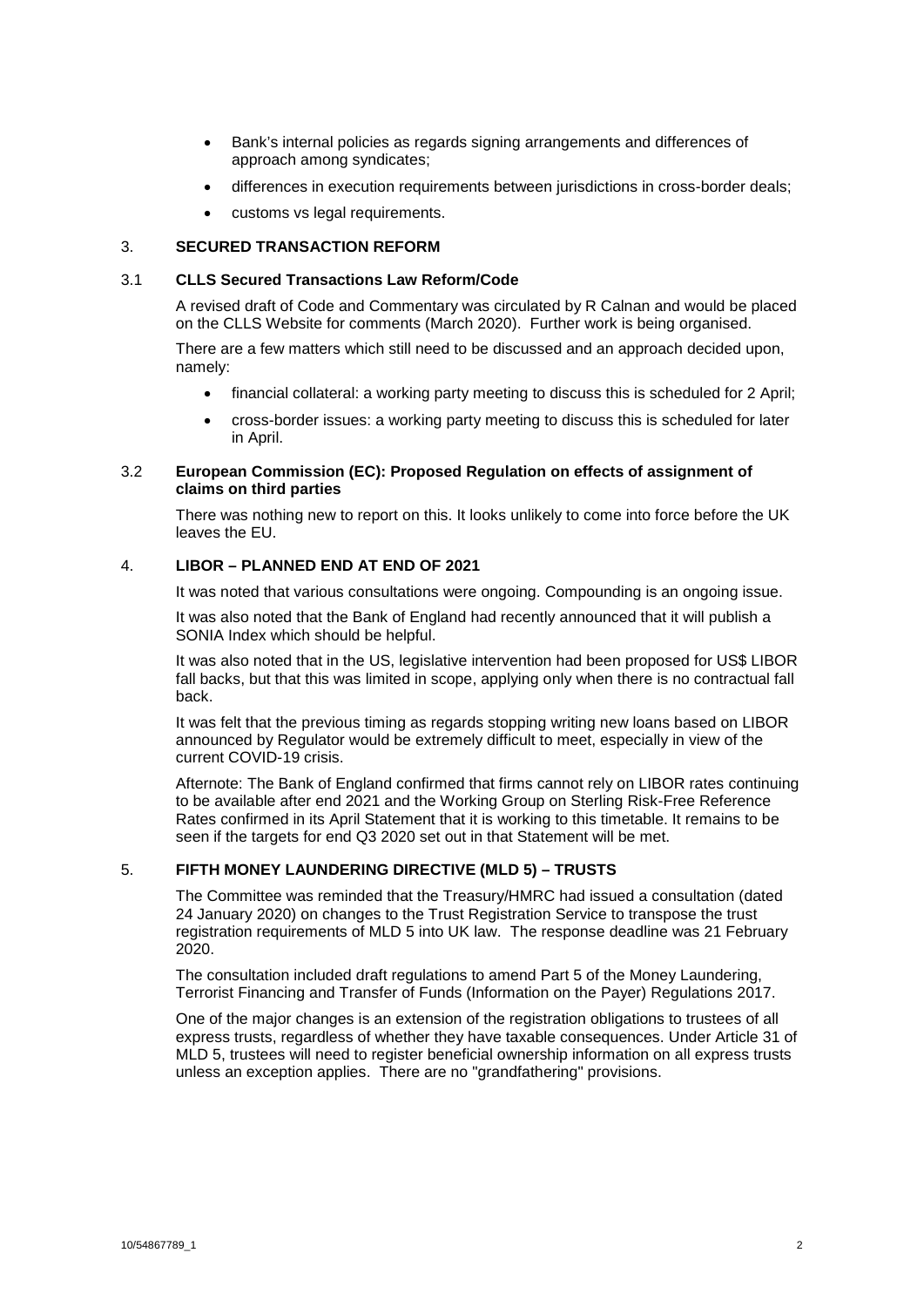The Committee had concerns about the effect of the new requirements in relation to trusts in financial products and transactions, there being numerous contexts where trusts are used. It was felt that an overly burdensome registration regime would be seriously detrimental to the market eg security trustees in loans and bonds, bond trustees, turnover trusts under various subordination and intercreditor arrangements.

It was noted that whilst the drafting in the consultation document had attempted to address some of the concerns, the drafting was widely thought to be deficient eg referring only to authorised persons as defined by FSMA (which is too narrow and would only catch the UK after Brexit).

The CLLS had sent a response (21 February 2020). The LMA response (dated 20 February 2020) had included a suggestion to use a "relevant supervised person" test.

## 6. **ELECTRONIC SIGNATURES**

Following publication of the final report of the Law Commission on the Electronic Execution of Documents (4 September 2019), an addendum to the CLLS/Law Society 2016 paper on electronic signatures is being prepared. The Law Commission's conclusions are in line with the approach taken in that paper, so no major revision is necessary, but it will be important to note that the Law Commission has addressed and dismissed the view that an electronic signature cannot be witnessed.

The Chairman reported that she was preparing a supplement to this effect and would try to pick up practical issues as well as legal issues. Practical issues which were being magnified by the current situation.

Afternote; at the request of the Law Society, this work with be done jointly with representatives of the Law Society Company Law Committee and the CLLS Company Law Committee.

## 7. **CENTRAL BANK DIGITAL CURRENCY (CBDC)**

It was noted that the Bank of England had issued a discussion paper on central bank digital currency (12 March 2020). The paper stated that CBDC would be an electronic form of central bank money that could be used by households and businesses to make payments. The Bank has not yet made a decision whether to introduce CBDC and intends to engage widely with stakeholders on the benefits, risks and practicalities of this. Feedback on the paper is invited by 12 June 2020.

The Committee would watch for further developments.

### 8. **BEIS CONSULTATION ON CORPORATE TRANSPARENCY AND REGISTER REFORM (COMPANIES HOUSE)**

There was nothing new to report on this item. The Committee would continue to keep a watching brief.

# 9. **INTERMEDIATED SECURITIES – LAW COMMISSION REVIEW**

It was reported that Dorothy Livingston had been appointed to represent the CLLS on the Law Commission's advisory panel for their Scoping Study during 2020. Dorothy will consult with the joint working party, comprising representatives of the Financial, Company, Regulatory and Insolvency Law Committees. Work will be led by Professor Sarah Green of Bristol University who is taking over as Commissioner for Commercial and Common Law. The initial meeting had been set for 1 April but this had been cancelled and a questionnaire circulated instead**.**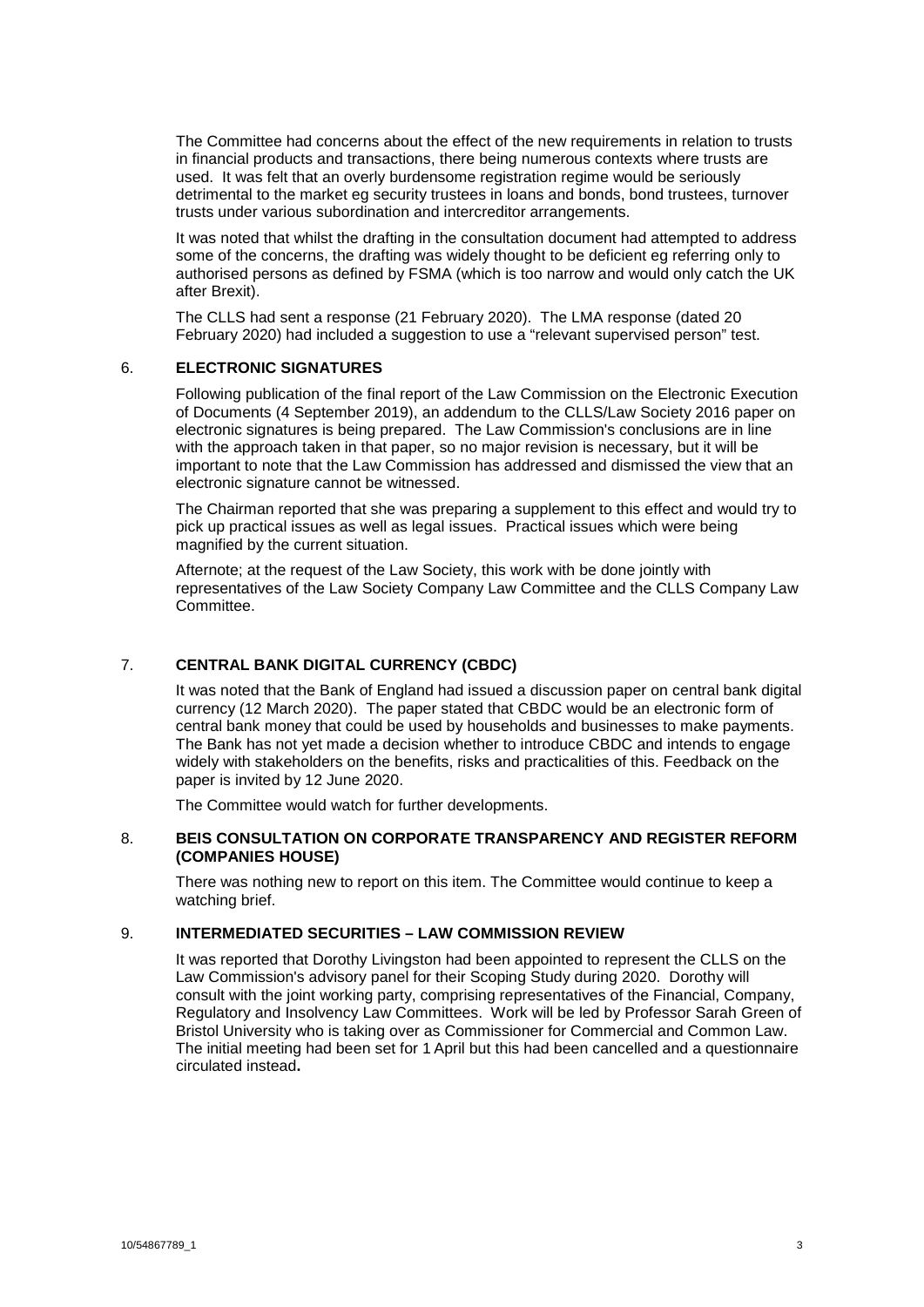#### 10. **GOVERNMENT PROPOSALS FOR A NEW REGISTER OF BENEFICIAL OWNERS OF OVERSEAS COMPANIES WHICH OWN UK PROPERTY**

There was nothing new to report on this item. The Committee would continue to keep a watching brief (it being noted that this may be of more relevance to Corporate law colleagues)

### 11. **COMPETITION: NEW NATIONAL SECURITY CONTROLS - COMPETITION LAW COMMITTEE'S SUBMISSION AND COOPERATION WITH COMPANY LAW COMMITTEE**

There was nothing new to report on this item. The Committee would continue to keep a watching brief.

Afternote: the UK Government is due to publish a Bill on this topic shortly.

### 12. **FINANCIAL STABILITY: EU BANK RECOVERY AND RESOLUTION DIRECTIVE, ARTICLE 55 – CONTRACTUAL RECOGNITION OF BAIL-IN, ISSUES WITH RING FENCED BANKING**

### 12.1 **Resolvability of Too Big to Fail Financial Institutions – BRRD Proposed Moratoria and amendments to Article 55: BRRD II**

There was nothing new to report.

Afternote: the Treasury is now consulting on the implementation of these measures.

## 12.2 **Loan origination and monitoring**

There was nothing new to report.

## 12.3 **Ring-fencing**

There was nothing new to report.

## 13. **INSOLVENCY**

#### 13.1 **Insolvency**

It was noted that one of the responses to the COVID-19 crisis was a recent announcement by the Government to temporarily suspend the laws on wrongful trading. The detail of this was still awaited.

Afternote: The Corporate Insolvency Act 2020 provides some temporary reliefs from insolvency processes and sanctions for companies affected by the the COVID 19 Pandemic and their Directors. It also introduces a long term change to insolvency law to allow for a court supervised debtor-in-possession moratorium It remains to be seen how much this will be able to be used and whether it will prove a better alternative than administration. The value of saving the company, as opposed to saving the business, has always seemed doubtful. As the legislation was prepared in a great hurry, without effective consultation, it seems likely Henry VIII powers in the Act will need to be used to remove a number of legal uncertainties, particularly surrounding the position where a moratorium fails and a different order of priority applies to debts accrued during and, in some cases before, the moratorium. In addition, super-preference for tax claims of the UK Government has been restored and is likely to result in large distortions in new insolvencies (especially as VAT payment has been deferred during the COVID 19 Crisis.